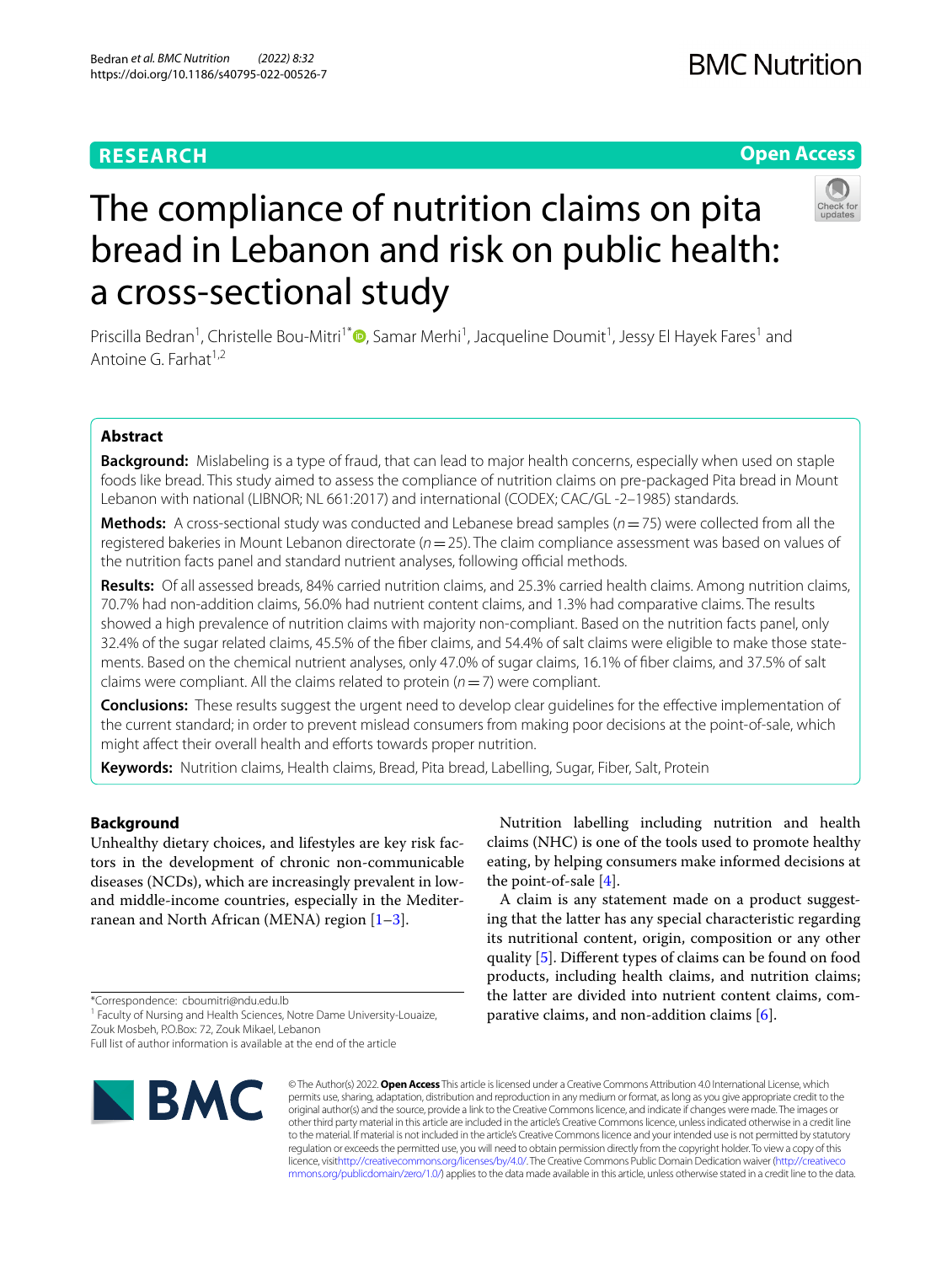Claims on food labels should be truthful and not misleading [\[6](#page-7-4)]. Furthermore, claims should be formulated in a way that allows consumers to understand the benefcial efects of the product [[7\]](#page-7-5). Food labelling regulations had been implemented in various countries to protect consumers from any fraudulent information. Noncompliance of claims with the standards and guidelines have been reported in several developed countries like Canada, Australia, Slovenia, and the United Kingdom [\[3](#page-7-1), [8–](#page-7-6)[11](#page-7-7)], as well as in developing countries like Honduras, Malawi and Mongolia [\[12,](#page-7-8) [13\]](#page-7-9). Only few studies determined compliance based on nutrient assessment, and similar assessments conducted in MENA countries were modest. For instance, only 38% of nutritional labels were compliant with Saudi regulations [[14\]](#page-7-10).

In Lebanon, 6% of gluten-free labelled food products  $(n=173)$  were fraudulent  $[15]$  $[15]$  $[15]$ , whereas 100% of sodium related claims on bread (*n*=48), were found to be credible  $[16]$  $[16]$ . A previous study assessing the NHC on prepackaged bread, in Lebanon, reported high exposure of consumer to these claims, with 59.6% of the assessed samples  $(n=354)$  carrying at least one claim [[17](#page-7-13)]. Most of the nutrition claims were related to sugar, salt and fber  $[17]$  $[17]$ .

Bread is a staple food worldwide, and a major vehicle for nutrients such as sodium, sugar and fber [[9,](#page-7-14) [16,](#page-7-12) [18](#page-7-15)]. Knowing that such nutrients are critical, and directly linked to various NCDs, their misuse on staple food could lead to major public health concerns if not controlled properly [\[19](#page-7-16)[–21\]](#page-7-17).

The Lebanese Standards Institution (LIBNOR) has set guidelines and standards related to the use of NHC [[22\]](#page-7-18). However, in Lebanon like other developing countries, where resources are scarce, food labelling is not considered a priority, and its control is not implemented on regular basis, until signifcant breaches are reported. Accordingly, the aim of this study was to assess the compliance of nutrition claims on pre-packaged pita bread in Mount Lebanon with national LIBNOR [[22](#page-7-18)] and international CODEX [\[23](#page-7-19)] standards, based on the nutrition facts values and nutrients analyses. Given the infuence of NHCs in communicating information that may afect consumer's health, fndings of this study will help highlight the importance of implementing regulations in lowand middle- income countries like Lebanon where time and resources needed to adjust and implement policies that support public health and nutrition are limited.

#### **Methods**

## **Materials**

Boric acid, potassium sulphate, methyl red, sodium hydroxide (NaOH), and sodium standard for the atomic absorption spectroscopy (AAS) were purchased from Steinheim, Germany. Copper sulphate and methylene blue were obtained from Fisher Chemical, India. Sulphuric acid  $(H_2SO_4)$  (95%) from Analar Normapur, France; acetone and octanol (99.5%) from Alpha Chimie, (France, cod. 120,291). Deionized water was prepared using WaterPro system from Labconco (Kansas City, Missouri).

## **Sample collection**

In 2018, a total of 25 bakeries producing pita bread in Mount Lebanon were registered at the Ministry of Industry. All the registered bakeries were visited for pita bread collection. The sampling was all inclusive  $(n=75)$ , and consisted of randomly choosing one item of all types of pita bread pre-packaged products from each bakery at the point-of-sale. In addition, clear pictures of both sides of the packets were taken  $[9]$  $[9]$ . The bread samples were kept in airtight sterile plastic bags and stored at -20 °C until further analyses [\[24](#page-7-20)]. Bread of diferent package sizes were considered as one sample. All the information on the packaged bread were recorded, including the brand name, type of bread, type of grain, claims, availability of nutrition facts panel, and the displayed value of different nutrients  $[3, 9]$  $[3, 9]$  $[3, 9]$  $[3, 9]$ . The different types of claims included nutrient content, non-addition, comparative, and health claims. Nutrient content claims are used to refer to a certain level of a nutrient for example "low", "high", "source". Nutrient comparative claims compare two or more products using words like "reduced" and "increased". Non-addition claims infer that an ingredient that is normally present in this food has not been added during production either directly or indirectly  $[6]$  $[6]$ . These claims were classifed according to CODEX [[6\]](#page-7-4) and LIB-NOR [[22\]](#page-7-18) standards.

#### *Nutrient analyses*

Pre-packaged pita bread samples carrying sodium related claim  $(n=24)$  were tested for sodium content following the reference method from the American Association of Cereal Chemists AACC 40–71 [\[25\]](#page-7-21). A total of 31 pita bread samples with claims related to fber, were analyzed for fiber determination using the Association of Official Analytical Chemists (AOAC) Official Method 950.37 [[26\]](#page-7-22). Kjeldahl principle was used to assess protein content of 7 pita bread samples with protein claims following the AOAC 920.87 official method  $[27-30]$  $[27-30]$ . Pre-packaged pita bread samples carrying a sugar related claim (*n*=34) were tested using the AOAC 982.14 method [[31\]](#page-7-25).

### **Statistical analyses**

All collected data were coded and analyzed using the IBM's Statistical Package for Social Sciences (SPSS) version 22 (IBM, Inc, Chicago, IL). Descriptive analyses were carried to assess the prevalence of diferent types of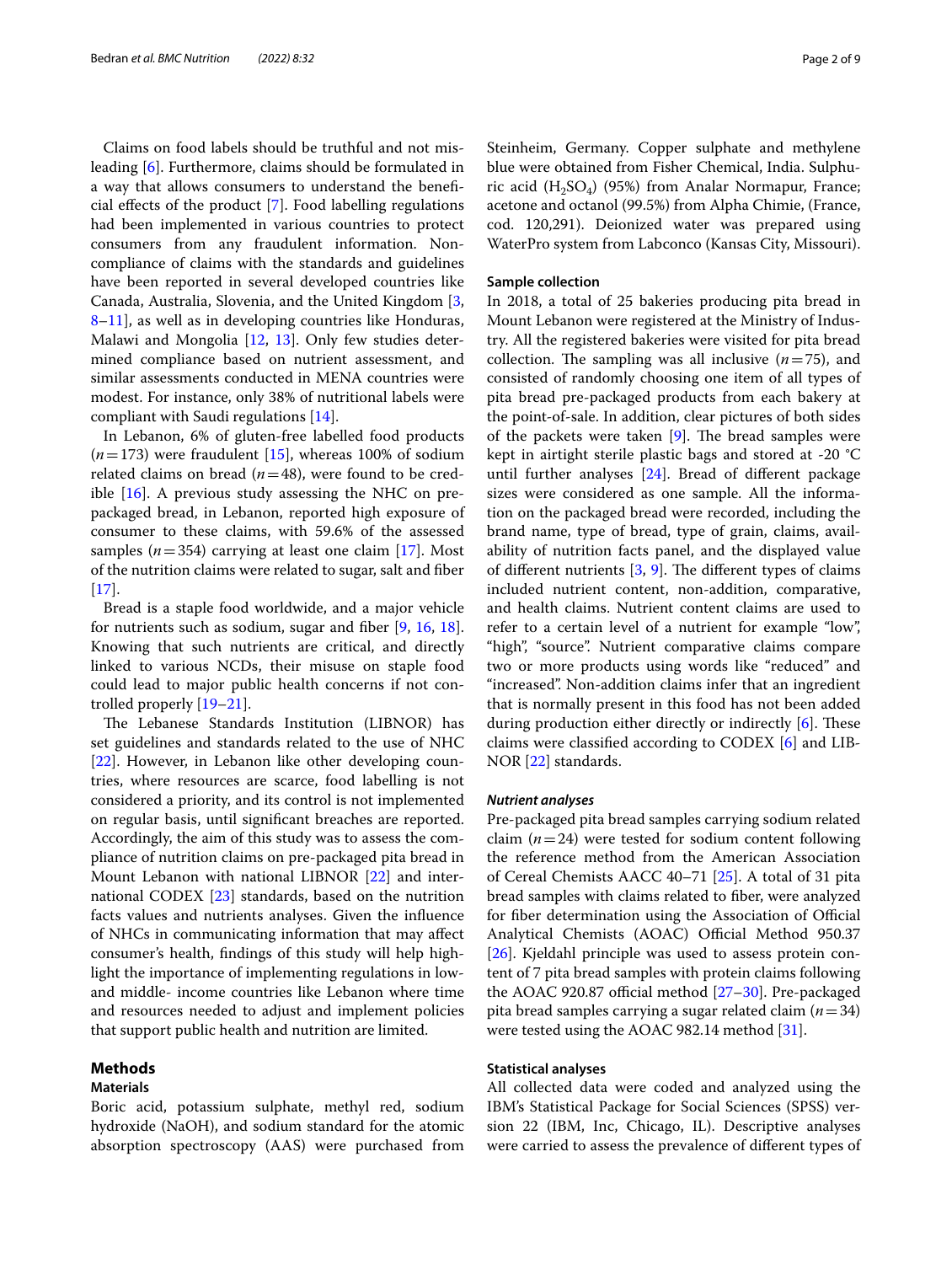claims, claims related to diferent nutrients, availability of nutrition facts, and medians of diferent nutrient levels. In addition, descriptive analyses were used to assess compliance with claim criteria, as for the eligibility to make claims based on the nutrition facts and the nutrient analysis. Kruskal–Wallis test was used to assess the diference of nutrient levels between diferent types of bread. A *p*-value<0.05 was used for statistical signifcance.

## **Results**

## **Pre‑packaged pita bread sample characteristics and nutrient claims**

A total of 75 pre-packaged pita breads were identifed in all the registered bakeries (*n*=25) producing this type of bread, in Mount Lebanon (Table [1](#page-2-0)). samples (88%) were made from wheat flour. Among the pre-packaged pita breads collected, 46.7% (*n*=35 out of 75) had a nutrition

<span id="page-2-0"></span>**Table 1** Descriptive statistics for pre-packaged pita bread sample (*n*=75) collected from bakeries (*n*=25) across Mount Lebanon

| <b>Characteristics</b>                |             | n  | %    |
|---------------------------------------|-------------|----|------|
| Type of bread                         | White       | 22 | 29.3 |
|                                       | Whole wheat | 16 | 21.3 |
|                                       | Brown       | 14 | 18.7 |
|                                       | Bran        | 13 | 17.3 |
|                                       | Other       | 10 | 13.3 |
| Type of grain                         | Wheat       | 66 | 88.0 |
|                                       | Oat         | 5  | 6.7  |
|                                       | Other       | 4  | 5.3  |
| Availability of nutrition facts panel | Yes         | 35 | 46.7 |
|                                       | No.         | 40 | 53.3 |
| Having at least one claim             | Yes         | 63 | 84.0 |
|                                       | No          | 12 | 16.0 |

facts panel available on the package. However, out of 63 breads with a claim, 32 (50.8%) did not have a nutrition facts panel displayed on the package.

## **Nutrient assessment based on the nutrition facts panel of diferent types of pre‑packaged pita bread (***n***=35) in Mount Lebanon**

Based on the information provided on the nutrition facts panel, the median and range of the main nutrients in dif-ferent types of pita bread were assessed (Table [2\)](#page-2-1). The highest fber content was found in unconventional types of bread like quinoa, oat, almond and multi-cereal, with a median of 6.5 g.100  $g^{-1}$ . As for the sugar content, it was shown to be the highest in white bread, and the lowest in bran bread (medians=3.2 g.100  $g^{-1}$  and 0.1 g.100  $g^{-1}$ respectively). The highest sodium content was found in white bread (263.8 mg.100  $g^{-1}$ ); however, the difference in sodium content between diferent types of bread was not statistically signifcant (*p*=0.908). Furthermore, the protein content was statistically the highest for the unconventional types of bread, followed by bran bread.

## **Prevalence of claims on pre‑packaged pita bread in Mount Lebanon (***n***=75)**

Among the collected bread (*n*=75), 84.0% had at least one nutrition claim, and 25.3% had a health claim (Table  $3$ ). The breads also carried non-addition claims (70.7%), nutrient content claims (56.0%) and comparative claims (1.3%). White bread recorded the lowest prevalence of claims (59.1%) as compared to the other types of bread.

The nutrient content claims were related to sugar (45.3%), fber (41.3%), salt (32%), cholesterol (16%), protein (9.3%), and gluten (1.3%).

In addition, 62.7%  $(n=47)$  of bread displayed a claim related to the absence of preservatives (Table [4\)](#page-3-1).

<span id="page-2-1"></span>**Table 2** Median and range of nutrients according to the nutrition facts panel of pita bread (*n*=35)

|                    |    | Median (Range)                  |                                 |                                   |                                  |                                  |  |  |  |
|--------------------|----|---------------------------------|---------------------------------|-----------------------------------|----------------------------------|----------------------------------|--|--|--|
| <b>Bread type</b>  | n  | Fiber (g. 100 g <sup>-1</sup> ) | Sugar (g. 100 g <sup>-1</sup> ) | Sodium (mg. 100 g <sup>-1</sup> ) | Protein (g.100 $q^{-1}$ )        | Cholesterol<br>$(mg.100 g^{-1})$ |  |  |  |
| White              | 6  | $2.5(1.9-4)^{c}$                | 3.2 $(1.7-4.4)^{c}$             | 263.8 (40.0-440.0)                | $8.5(6.7-10.0)^e$                | 0                                |  |  |  |
| Whole wheat        | 9  | $4.6(2.4 - 10.3)$               | $0.3(0-3.3)$ <sup>d</sup>       | 233.0 (0-464.3)                   | $8.4~(6.7-10.0)^c$               | $\mathbf{0}$                     |  |  |  |
| Brown              | 5  | 6.2 $(2.5-8.3)$ <sup>d</sup>    | $1.6(0-3.3)$                    | 254.4 (80.0-314.2)                | $8.8(6.7-10.0)$                  | 0                                |  |  |  |
| <b>Bran</b>        | 6  | 6.1 $(2-13.9)^d$                | $0.1 (0-2)^d$                   | 119.0 (0-479.4)                   | $10.0 (8.5 - 23.8)^d$            | 0                                |  |  |  |
| Other <sup>a</sup> | 9  | $6.5(3.1-10.9)$ <sup>d</sup>    | $0.7(0-10.3)$                   | 243.9 (47-300.0)                  | $10.3$ (7.8-16.7) <sup>d,f</sup> | 0                                |  |  |  |
| Total              | 35 | $4.8(1.9-13.9)$                 | $1(0-10.31)$                    | 249.2 (0-479.4)                   | $9(6.7 - 23.8)$                  | 0                                |  |  |  |
| $p$ -value $p$     |    | 0.037                           | 0.035                           | 0.908                             | 0.028                            | 0.284                            |  |  |  |

<sup>a</sup> Other include breads labeled as quinoa, oat, multi-cereal, protein and almond

b Kruskal–Wallis H test (*p*<0.05)

Non-identical superscripts (c-d/e–f) indicate signifcantly diferent bread types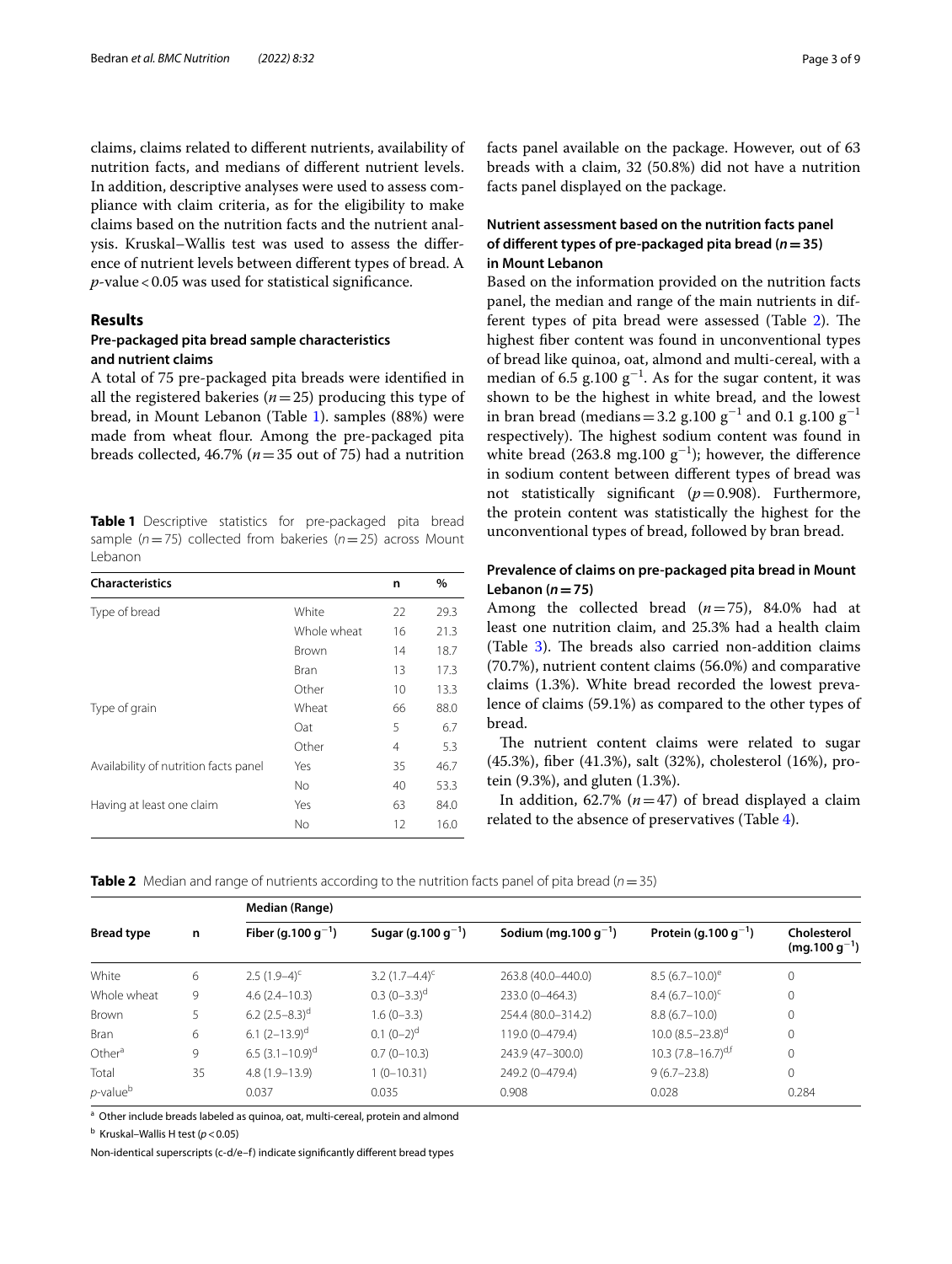<span id="page-3-0"></span>

|  | <b>Table 3</b> Prevalence of different types of claims on different types of Lebanese pre-packaged pita bread ( $n = 75$ ) |  |  |  |
|--|----------------------------------------------------------------------------------------------------------------------------|--|--|--|
|  |                                                                                                                            |  |  |  |

| Type of bread      | n  | <b>Nutrition claims</b><br>n(%) | Non-addition<br>claims n (%) | <b>Nutrient content</b><br>claims n (%) | <b>Comparative claims</b><br>n(%) | <b>Health claims</b><br>n (%) |
|--------------------|----|---------------------------------|------------------------------|-----------------------------------------|-----------------------------------|-------------------------------|
| White              | 22 | 13 (59.1)                       | 12 (54.5)                    | 1(4.5)                                  | 0                                 | 0                             |
| Whole Wheat        | 16 | 15 (93.8)                       | 12 (75.0)                    | 14 (87.5)                               |                                   | 5(31.3)                       |
| Brown              | 14 | 13 (92.9)                       | 9(64.3)                      | 8(57.1)                                 |                                   | 3(21.4)                       |
| <b>Bran</b>        | 13 | 12 (92.3)                       | 10(76.9)                     | 9(69.2)                                 | 1(7.7)                            | 5(38.5)                       |
| Other <sup>a</sup> | 10 | 10(100.0)                       | 10(100.0)                    | 10 (100.0)                              |                                   | 6(60.0)                       |
| Total              | 75 | 63 (84.0)                       | 53 (70.7)                    | 42 (56.0)                               | 1(1.3)                            | 19 (25.3)                     |

<sup>a</sup> Other include breads labeled as quinoa, oat, multi-cereal, protein and almond

<span id="page-3-1"></span>**Table 4** Percentage and count of no preservative added claims on diferent types of pita bread (*n*=47)

| Type of bread      | No preservatives added claims |      |  |  |
|--------------------|-------------------------------|------|--|--|
|                    | n                             | $\%$ |  |  |
| White              | 12                            | 25.5 |  |  |
| Whole wheat        | 10                            | 21.3 |  |  |
| Brown              | 9                             | 19.1 |  |  |
| Bran               | 9                             | 19.1 |  |  |
| Other <sup>a</sup> | 7                             | 15   |  |  |
| Total              | 47                            | 100  |  |  |

<sup>a</sup> Other include breads labeled as quinoa, oat, multi-cereal, protein and almond

## **Compliance of claims on pre‑packaged pita bread in Mount Lebanon with national and international standards**

Claims related to salt  $(n=24)$ , fiber  $(n=31)$ , sugar  $(n=34)$ , protein  $(n=7)$  and cholesterol  $(n=12)$  were assessed for meeting claim criteria based on values of the nutrition facts panel, and nutrient analyses. Cholesterol related claims were only evaluated based on the nutrition facts panel (Table [5](#page-4-0)).

## *Compliance of salt claims on pre‑packaged pita bread in Mount Lebanon*

Based on the nutrition facts evaluation, all "free"  $(n=2, 1)$ 100%), "very low" (*n*=1, 100%) and 42.9% (*n*=3 out of 7) of "low" claims referring to salt were compliant with the standards conditions. Based on the nutrient analyses, the only bread with "very low in salt" claim and none of the 7 breads with "salt free" claims were eligible to make the claim on the package. Similarly, 40% of the "low in salt" statements did not meet claim criteria conditions. Only one pre-packaged pita bread claimed the non-addition of salt, which is the absence of any ingredient that could contain sodium salts [\[6,](#page-7-4) [22](#page-7-18)]. No claim criteria conditions are defned by LIBNOR [\[22\]](#page-7-18) or CODEX [\[6\]](#page-7-4), to assess the compliance of such statements, however, based on the nutrient

analyses, the median sodium content of this bread was 0.04 mg. 100  $g^{-1}$ , matching the conditions of a "very low sodium" content.

## *Compliance of fber claims pre‑packaged pita bread in Mount Lebanon*

The evaluation of the nutrition facts panel showed that all breads  $(n=4, 100\%)$ , claiming to be a "source of fiber", and 66.7% ( $n=6$  out of 9) of "high source of fiber" claims, were compliant. In contrast, the results of the nutrient analyses showed that 21.4% of bread with a claim of "source of fber", and 50% of the bread with a claim of "high source of fber" met claim criteria values. In addition, 12 samples had a "good source of fiber"; which is not defined neither in CODEX [[6](#page-7-4)] nor LIBNOR [\[22\]](#page-7-18) and there are no criteria values that could be used to evaluate the compliance of such claims.

## *Compliance of protein claims pre‑packaged pita bread in Mount Lebanon*

Assessments using both methods, that is, nutrition facts and protein analysis, showed that all "source of protein" (*n*=3, 100%), and "high source of protein" (*n*=4, 100%) claims, met claim criteria conditions. Tus, all references related to proteins were credible.

## *Compliance of sugar claims on pre‑packaged pita bread in Mount Lebanon*

Based on the nutrition facts evaluation, 91.7% (*n*=11 of 12) of "sugar free" claims were compliant with the standards, whereas 61.5% ( $n=16$  of 26) of those claims were compliant based on the results of the nutrients analyses. Other sugar related claims including "reduced in sugar"  $(n=1)$ , "no-added sugar"  $(n=5)$ , and "low in sugar"  $(n=2)$  were all ineligible as they were not defned neither in CODEX [\[6](#page-7-4)] nor in LIBNOR [\[22](#page-7-18)].

## *Compliance of cholesterol claims on pre‑packaged pita bread in Mount Lebanon*

Among the collected samples, 16.0% (*n*=12) claimed the absence of cholesterol in their products. Out of the 12 pita breads claiming to be "cholesterol-free", 11 (91.7%)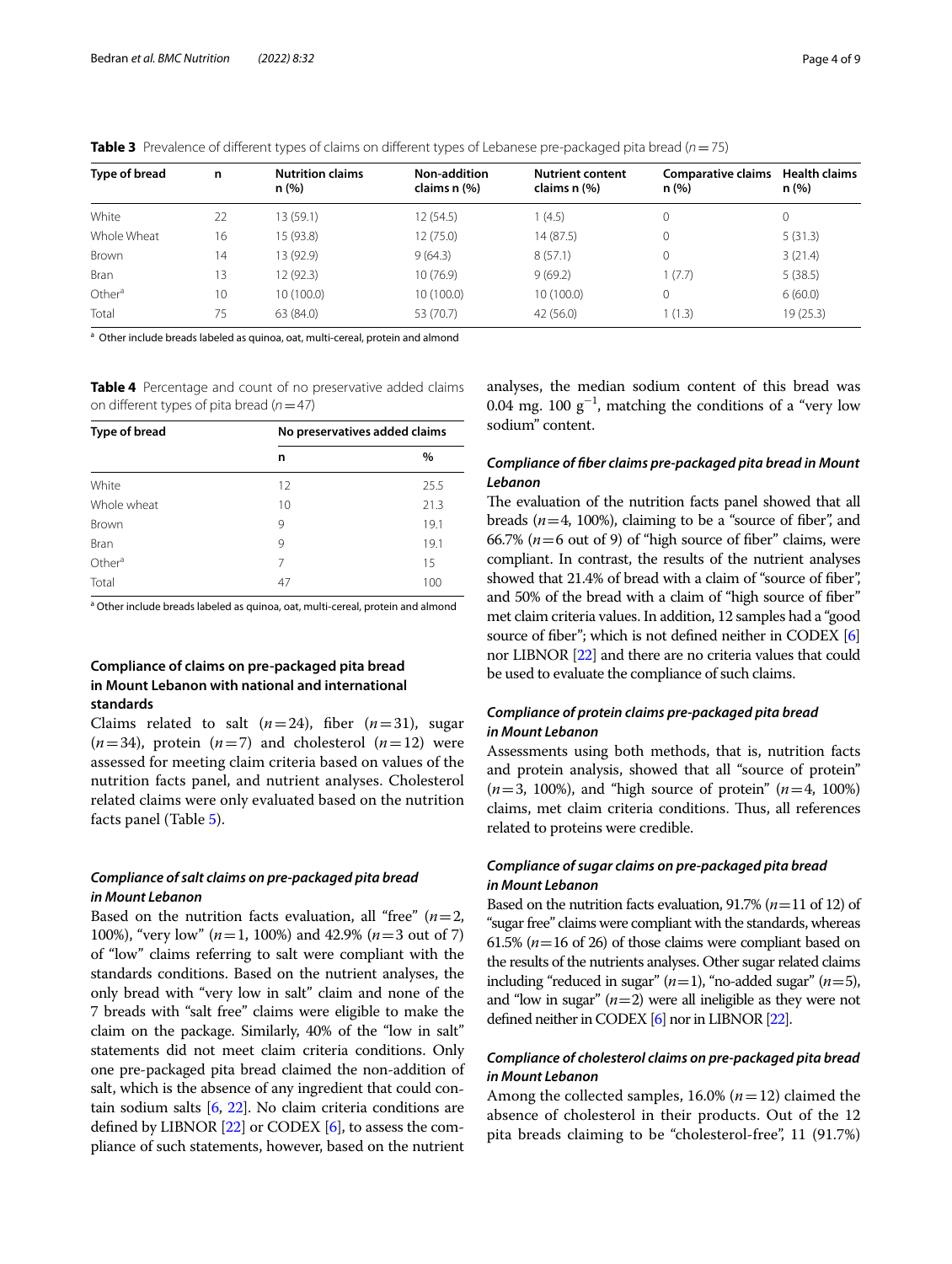| Claim on package         | than) <sup>a</sup>                   | Conditions (not more Compliance based on Nutrition Fact<br>panel |                   | Compliance based on analyses Median (Range) |                    |                     |
|--------------------------|--------------------------------------|------------------------------------------------------------------|-------------------|---------------------------------------------|--------------------|---------------------|
|                          |                                      | Claim & NF<br>n                                                  | Compliant<br>n(%) | n                                           | Compliant<br>n (%) | $(g.100 g^{-1})$    |
| Sodium                   |                                      |                                                                  |                   |                                             |                    |                     |
| Free                     | $0.005$ g.100 g <sup>-1</sup>        | $\overline{2}$                                                   | 2(100)            | 7                                           | $\circ$            | $0.1(0-0.3)$        |
| Very Low                 | $0.04$ g.100 g <sup>-1</sup>         | 1                                                                | 1(100)            |                                             | $\mathbf{0}$       | 0.1                 |
| Low                      | $0.12$ g.100 g <sup>-1</sup>         | $\overline{7}$                                                   | 3(42.9)           | 15                                          | 9(60.0)            | $0.1(0-0.5)$        |
| No Added <sup>b</sup>    | n.d. <sup>c</sup>                    |                                                                  |                   | $\mathbf{1}$                                |                    | 0.04                |
| Total                    |                                      | 11                                                               | 6(54.5)           | 24                                          | 9(37.5)            | $0.1(0-0.5)$        |
| <b>Fiber</b>             |                                      |                                                                  |                   |                                             |                    |                     |
| Source                   | 3 g.100 $g^{-1}$                     | $\overline{4}$                                                   | 4(100.0)          | $\overline{4}$                              | 2(50.0)            | $1.4(0.8-1.8)$      |
| Good source <sup>c</sup> | $n.d.^c$                             | 9                                                                | $\circ$           | 12                                          | $\mathbf 0$        | $1.9(0.5-3)$        |
| High source              | 6 g.100 $g^{-1}$                     | 9                                                                | 6(66.7)           | 15                                          | 3(20.0)            | $1.8(0.3-4.2)$      |
| Total                    |                                      | 22                                                               | 10(45.5)          | 31                                          | 5(16.1)            | $1.8(0.3-4.2)$      |
| Protein                  |                                      |                                                                  |                   |                                             |                    |                     |
| Source                   | 3 g.100 g <sup><math>-1</math></sup> | 3                                                                | 3(100)            | 3                                           | 3(100)             | $13.3(12.7 - 13.6)$ |
| High source              | 6 g.100 $q^{-1}$                     | $\overline{4}$                                                   | 4(100)            | $\overline{4}$                              | 4(100)             | $17(12.9 - 37.2)$   |
| Total                    |                                      | $\overline{7}$                                                   | 7(100)            | 7                                           | 7(100)             | 13.3 (12.7-37.2)    |
| Sugar                    |                                      |                                                                  |                   |                                             |                    |                     |
| Free                     | $0.5$ g.100 g <sup>-1</sup>          | 12                                                               | 11(91.7)          | 26                                          | 16(61.5)           | $0.5(0.5-4.3)$      |
| Lowc                     | n.d. <sup>c</sup>                    | 1                                                                |                   | $\overline{2}$                              |                    | 0.5                 |
| Reduced <sup>b</sup>     | $n.d.^c$                             |                                                                  |                   |                                             |                    | 2.6                 |
| No added <sup>b</sup>    | n.d. <sup>c</sup>                    | 5                                                                |                   | 5                                           |                    | $0.5(3.4-0.5)$      |
| Total                    |                                      | 19                                                               | 11(32.4)          | 34                                          | 16(47.0)           | $0.5(0.5-4.3)$      |

## <span id="page-4-0"></span>**Table 5** Percentage and count of Lebanese pita bread meeting claim criteria for different nutrients

<sup>a</sup> eligibility conditions based on CODEX (CAC/GL 23-1997) and LIBNOR (NL 661:2017)

<sup>b</sup> cannot be assessed based on nutrition facts and analyses

<sup>c</sup> n.d. not defined in CODEX (CAC/GL 23-1997) and LIBNOR (NL 661:2017)

exhibited a null value for cholesterol in the nutrition facts panel making them eligible to make the stated claim.

## **Standard of identity compliance**

Pre-packaged bread samples meeting crude fber criteria of the "Lebanese bread standard of identity" were assessed (Table [6](#page-4-1)). Among the analyzed breads, 60.0% of brown bread, and 57.1% of bran bread were compliant to the standard of identity specifed in LIBNOR [[26\]](#page-7-22).

## **Discussion**

This study assessed the prevalence and compliance of nutrition claims on pre-packaged pita bread.

The prevalence of nutrition and health claims found in this study was much higher than what was reported in many countries such as Canada [\[32\]](#page-7-26), UK [\[33](#page-7-27)], Slovenia [\[34](#page-7-28)], Serbia [[4\]](#page-7-2), Ireland [[35\]](#page-7-29), and fve more European countries [\[36](#page-7-30)]. Moreover, the prevalence was higher than that of a previous study conducted in Lebanon, where among 148 pita bread collected in Mount <span id="page-4-1"></span>**Table 6** Pre-packaged pita bread meeting crude fiber criteria of the Lebanese bread standard of identity

| <b>Bread type</b> | n  | Conditions $(\%)^a$ | Compliance based on<br>analyses |                 |  |
|-------------------|----|---------------------|---------------------------------|-----------------|--|
|                   |    |                     | n                               | Compliant n (%) |  |
| Brown             | 14 | >1.5                |                                 | 3(60.0)         |  |
| Bran              | 13 | >2                  |                                 | 4(57.1)         |  |

a eligibility conditions based on LIBNOR (NL 240:2010)

Lebanon in 2017, 65.5% had at least one claim, 40.5% had a nutrition claim, and 16.9% had a health claim [[17](#page-7-13)]. This showed that the use of nutrition claims has doubled between 2017 and 2018 and the health claims use increased by 1.7 folds. The high variability between the prevalence of claims in these studies could be due to the year when the research was conducted, since the use of these claims and release of pertinent regulations is very recent [[37\]](#page-7-31).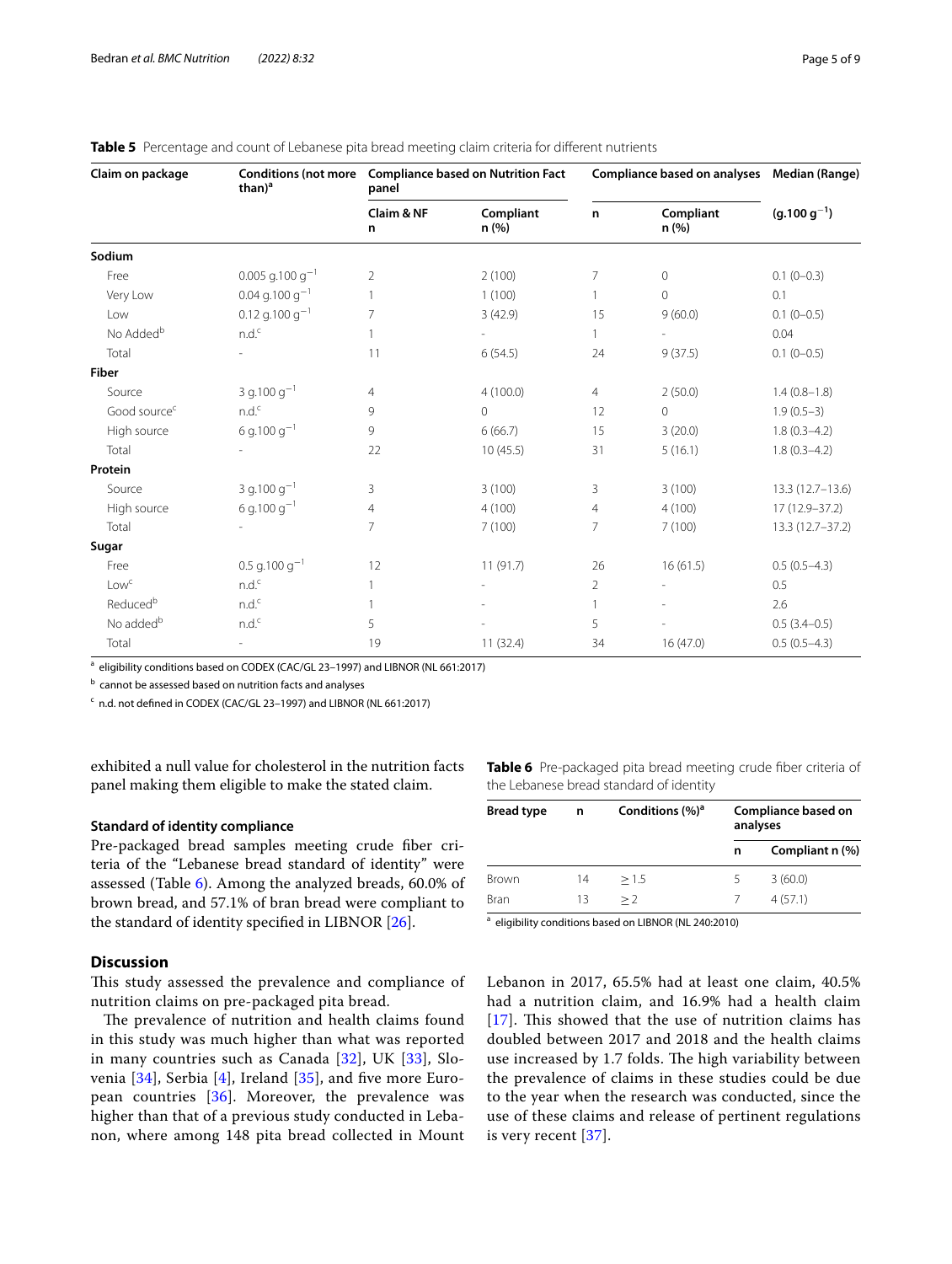Moreover, this study showed a higher prevalence of claims on functional and unconventional bread as compared to white bread, in accordance with the literature [[3\]](#page-7-1). Thus, in pita bread as well as in other food categories, the higher prevalence of claims is found on products made with functional ingredients like whole grains, oat, quinoa and bran. This can be explained by the fact that consumers who usually buy such products are less price sensitive than other consumers, and are more concerned about the healthiness of products [\[38](#page-7-32)].

Additionally, among nutrition claims, the observed prevalence of nutrient-content claims was higher than what was reported on pre-packed food products in several countries  $[35, 39-41]$  $[35, 39-41]$  $[35, 39-41]$  $[35, 39-41]$  $[35, 39-41]$ . The increase in the use of claims in Lebanon, as well as the high prevalence of nutrition claims as compared to health claims observed in all other countries might be explained by the lack of governmental surveillance and improper regulations [\[7](#page-7-5), [42\]](#page-8-1). In addition, manufacturers might be taking advantage of the use of claims as strong marketing tool considering its efect to infuence consumers' choice, leading to an increase in sales [\[43\]](#page-8-2). In fact, in Lebanon, consumers are highly infuenced by claims at the point-of-sale, especially in the case of bread, where 49.8% of consumers  $(n=400)$  rely on claims when buying bread [[17\]](#page-7-13).

In line with our results, in Australia, the most common nutrient content claims used on bread were "low in sugar", followed by "a source of dietary fber" claim [[9\]](#page-7-14). Similarly, a previous study on pita bread collected between 2017 and 2018 in Mount Lebanon found that the main nutrient claims were mainly related to sugar, salt, and fber, and that non-addition claims were used on all white bread [\[17\]](#page-7-13). In addition, the results of the current study showed that many claims were related to the absence of preservatives which are perceived as an unknown personal and social risk [\[44](#page-8-3)] and are believed to be harmful to health  $[45]$ . Therefore, bakeries are stressing on the use of "preservative-free" or "no added preservatives" claims to address the increased consumers' concern [\[40](#page-7-34)]. In fact, based on LIBNOR [\[26\]](#page-7-22), the only additives that are allowed in pita bread are the preservatives sodium propionate, and calcium propionate, both of which have antifungal and antimicrobial properties, with no efect on yeast [\[46](#page-8-5)].

In the current study, half of the pita bread samples failed to meet the standard requirements of LIBNOR [[47\]](#page-8-6) and CODEX [[23\]](#page-7-19) which require displaying nutrition facts panels on all pre-packaged foods. Similarly, failure to meet this requirement was observed in Malawi [\[12](#page-7-8)]. Nutrition facts are used by some consumers to make product selections that suit their health conditions, thus, they should be displayed on the package [\[4](#page-7-2)]. In addition, carrying a nutrition facts panel will give more credibility

to the claim and improve the manufacturer's ability to compete [\[48](#page-8-7)].

Diferent nutrients were assessed based on the nutrition facts panel. The highest fiber content assigned to the unconventional bread is mainly due to the use of composite fours, and grains like quinoa, oat and wheat bran that are rich in fiber  $[49-51]$  $[49-51]$ . Those breads are recommended for consumers seeking to prevent or mitigate certain conditions like cardiovascular diseases (CVDs), diabetes, obesity, constipation and colon cancer [\[52](#page-8-10), [53\]](#page-8-11).

Furthermore, our results regarding the sugar content are in line with other studies reporting lower sugar content in whole grain loaves compared to other loaf breads [[9\]](#page-7-14). Sugar is used in several types of bread, and high levels may be added to white and brown breads as it enhances fermentation, and the sensory characteristics like favor and color [\[9](#page-7-14), [54,](#page-8-12) [55](#page-8-13)]. Regarding sodium assessment, similarly to our results, higher values of sodium in white bread were reported in Lebanon [\[16](#page-7-12)]. Likewise, in Australia, white bread was the highest in sodium content as compared to whole grain and gluten-free [[9\]](#page-7-14). As for the protein content, similarly, other studies reported higher concentrations of protein in whole grain breads compared to white bread  $[9]$  $[9]$ . The high protein levels recorded in unconventional breads can be the result of using soy flour which contains up to  $45\%$  of protein  $[56]$  $[56]$ .

In the midst of this high prevalence of nutrition claims, their credibility and compliance with the standards become critical. The results using both, the nutrition facts panels and the nutrient analysis showed low compliance of salt, fber and sugar claims, in contrast to a high compliance for protein related claims. However, among the minority of compliant claims, the most credible claims were "source of fber", "source of protein" and "low in sugar", which is in line with the literature [\[9](#page-7-14), [13,](#page-7-9) [57](#page-8-15)].

In contrast to our results on salt claims, a recent study, analyzing bread samples (*n*=48) reported a mean sodium content of 127 mg.100  $g^{-1}$  in "low-salt" labelled breads, and the absence of sodium in "zero-salt" labelled breads, which indicates the credibility of those claims [[16\]](#page-7-12). However, studies in Slovenia and Australia reported lower compliance of salt claims [\[9,](#page-7-14) [10](#page-7-35)]. Several studies reported In Lebanon, 38.3% and 7% of shoppers examine the sodium content in products in general [\[58](#page-8-16)], and of pita bread respectively  $[17]$  $[17]$ . Therefore, such mislabeling can jeopardize people's health, especially when bread as the main salt contributor in the diet and salt reduction initiatives have been conducted to reduce and prevent NCDs [[16,](#page-7-12) [59](#page-8-17)].

Similarly, the high prevalence of fraudulent statements related to sugar content might severely afect people with certain medical conditions such as diabetes; especially in Lebanon where the latter ranked fourth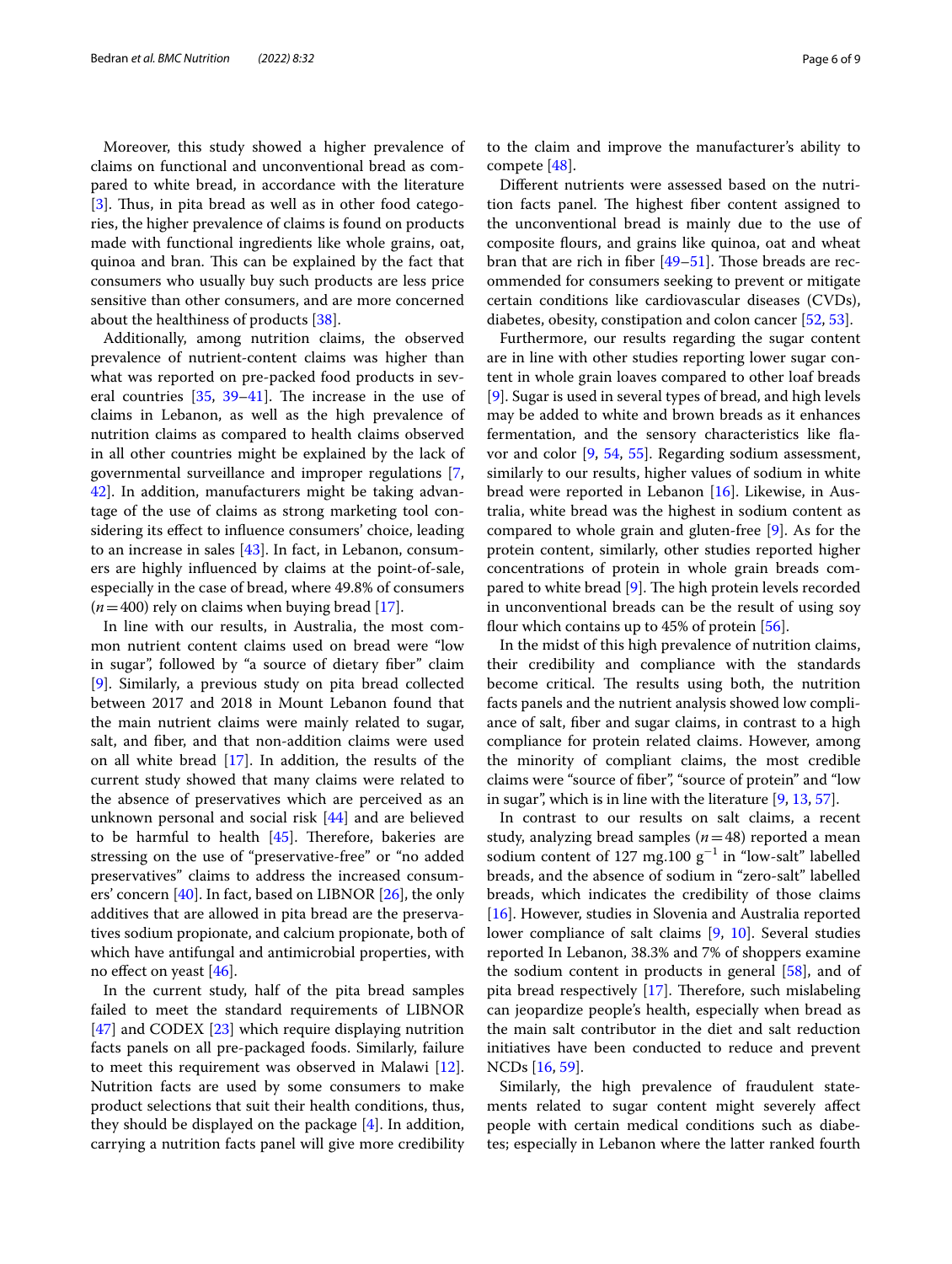among the leading causes of death [\[60](#page-8-18)]. Moreover, since bread naturally contains sugar, it is suggested to replace "sugar free" claims by "no-added sugars". It is practically impossible to diferentiate between free and added sugar using chemical analyses. Providing information on intrinsic, and added sugar amounts in the nutrition facts panel, similarly to the approaches followed by the US is recommended.

In Lebanon, fber claims ranked frst among the nutrient content claims people actively look for upon purchasing [[17\]](#page-7-13). However, the high prevalence of fraudulent fber claims found on bread raises concerns for consumers who are searching to increase their fber intake due to critical health issues like diverticulosis, constipation or type 2 diabetes [\[20](#page-7-36)]. Another impact of this mislabeling is the fact that, bread, with functional ingredients like added fber, is usually more expensive, accordingly, consumers are paying more for these products.

Protein claims showed a 100% compliance, which can be explained by the proper formulation of those products, that is, the use of high protein components like soy flour, bran, and quinoa as indicated in the ingredients lists.

Among "cholesterol free" claims, 91.7% of claims were accurate. It is important to highlight that the standard recipe adopted by all bakeries in Mount Lebanon relies exclusively on plant based ingredients (flour, salt, yeast, sugar, and water) which are cholesterol free [\[48,](#page-8-7) [61](#page-8-19)]. Thus, although "cholesterol-free" claims on pre-packaged pita bread could be considered credible based on the eligibility criteria, their presence is considered misleading and purely displayed for marketing purposes, as the product will be perceived as a healthier option. In order to be more credible towards consumers, it is suggested to remove "cholesterol-free" claims on pre-packaged pita bread, or replace them by more truthful statements such as "naturally free from cholesterol".

Like many other low- and middle-income countries, in Lebanon labelling literacy is low. In 2017, Hassan and Dimassi reported that Lebanese shoppers (*n*=748) had low knowledge on how to read and use food labels. Therefore, food manufacturers can easily take advantage of consumers' ignorance. Accordingly, proper regulations in such countries are necessary for consumer protection.

Finally, results of Lebanese bread standards of identity showed poor compliance highlighting the need to reassess crude fber content by bakeries, as their non-compliance with the standard of identity requires changing the name of the product.

This study has potential limitations, as the reported fndings are not representative of all claims on food products, as only one food category was assessed. However, bread was assessed as it is a Lebanese staple food

that is likely to have a high prevalence of claims. Therefore, issues reported in this study may occur in other food categories as well. In addition, the bread was only collected from bakeries located in Mount Lebanon and did not cover other governorates. However, most of those bakeries have several branches across Lebanon and sell their products in large supermarkets. Thus, it can be assumed, that the results were enough to highlight the misuse of claims, and the need for control and surveillance.

On the other hand, this study is the frst audit conducted on staple food in the country and covering multiple nutrients.

## **Conclusions**

The overall findings show that there is a high prevalence of non-compliant claims on pre-packaged pita bread in Mount Lebanon. Most of the nutrient content claims related to salt, fber, and sugar did not meet standard criteria.

The high exposure to those inaccurate claims found on a staple food in the Lebanese diet, along with the health drawbacks of excessive intake of some of its major nutrients like salt and sugar highlights the need for more stringent regulations related to the use of NHC. Finally, a legal framework is required to guarantee that nutrient content claims are based on scientifc evidence. In the absence of supervision on the compliance of claims, further studies should focus on evaluating the prevalence of claims on food with poor nutritional quality as consumers may perceive them as healthy.

#### **Abbreviations**

AACC: American Association of Cereal Chemists; AAS: Atomic Absorption Spectroscopy; AOAC: Association of Official Analytical Chemists; CAC: Codex Alimentarius Commission; LIBNOR: Lebanese Standards Institution; MENA: Mediterranean and North African; NCDs: Non-communicable diseases; NHC: Nutrition and Health Claims; SPSS: Statistical Package for Social Sciences; WHO: World Health Organization.

#### **Acknowledgements**

The authors would like to thank the Industrial Research Institute (IRI), the Lebanese Agricultural Research Institute (LARI) and Notre Dame University-Louaize (NDU) for helping in the nutrient analysis process.

#### **Authors' contributions**

P.B. designed the study, collected the data, conducted data analyses and prepared the manuscript. C.B.M. conceived and designed the study, supervised the data collection, and made corrections to the manuscript. S.M checked the data, contributed to data analyses, and revised the manuscript. J.D., J.H.F., and A.F. made critical corrections and revised the manuscript. The authors read and approved the fnal manuscript.

#### **Funding**

This study is part of a project that has been funded with support from the National Council for Scientifc Research in Lebanon (CNRS-L) and Notre Dame University-Louaize (NDU). Title of the project: "Nutritional Claims of the Leba‑ nese Bread Products: Prevalence, Truthfulness and Consumer Perceptions". The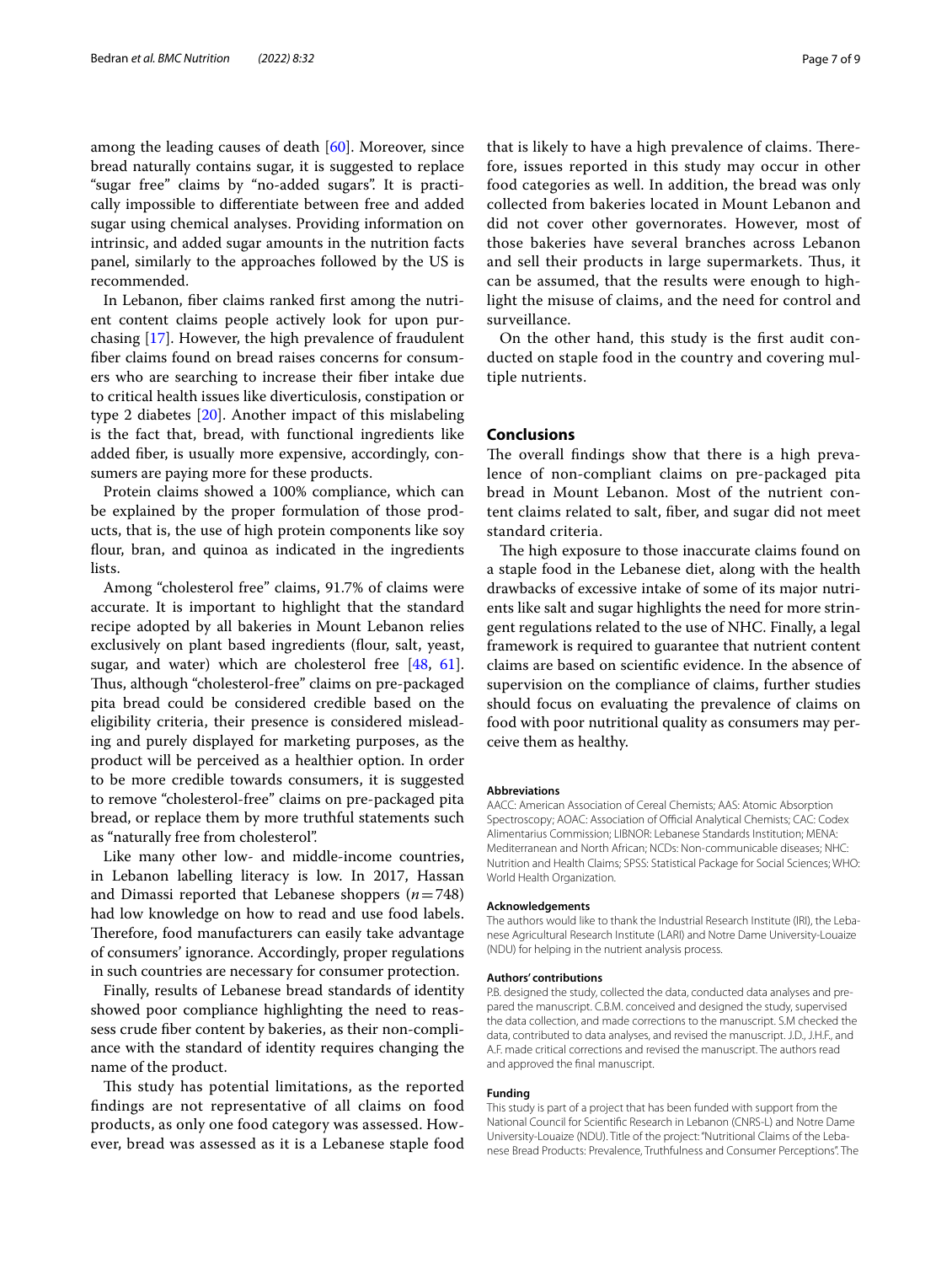funders had no role in the study design, data collection, analyses, interpretation and reporting or in the decision to submit the paper for publication.

#### **Availability of data and materials**

The datasets used and/or analyzed during the current study are available from the corresponding author on reasonable request.

## **Declarations**

**Ethics approval and consent to participate** Not applicable.

#### **Consent for publication**

Not applicable.

#### **Competing interests**

The authors declare that they have no competing interests.

#### **Author details**

<sup>1</sup> Faculty of Nursing and Health Sciences, Notre Dame University-Louaize, Zouk Mosbeh, P.O.Box: 72, Zouk Mikael, Lebanon. <sup>2</sup> Department of Health and Medical Sciences, Khawarizmi International College, Abu Dhabi, United Arab Emirates.

Received: 15 November 2021 Accepted: 6 April 2022

#### **References**

- <span id="page-7-0"></span>1. Bauer UE, Briss PA, Goodman RA, Bowman BA. Prevention of chronic dis‑ ease in the 21st century: elimination of the leading preventable causes of premature death and disability in the USA. Lancet. 2014;384(9937):45–52.
- 2. World Health O. Burden of Non communicable diseases in the Easter Mediterranean region 2015. Available from: <https://bit.ly/2Irf72E>.
- <span id="page-7-1"></span>3. Sussman R, McMahon A, Neale E. An audit of the nutrition and health claims on breakfast cereals in supermarkets in the IIIawarra region of Australia. Nutrients. 2019;11:1604.
- <span id="page-7-2"></span>4. Davidović DB, Tomić DV, Paunović KZ, Vasiljević ND, Jorga JB. Nutrition labelling of pre-packaged foods in Belgrade, Serbia: current situation. Public Health Nutr. 2015;18(11):1969–78.
- <span id="page-7-3"></span>5. CAC/GL1–1979. General guidelines on claims. Available from: [http://](http://www.fao.org/3/Y2770E/y2770e05.htm) [www.fao.org/3/Y2770E/y2770e05.htm.](http://www.fao.org/3/Y2770E/y2770e05.htm)
- <span id="page-7-4"></span>6. CAC/GL-23–1997. Guidelines for use of nutrition and health claims. Avail‑ able from:<https://bit.ly/2NIbqsM>.
- <span id="page-7-5"></span>7. Salnikova E, Stanton JL, Hooker N. A comparison of front-of-pack nutrition claims between the US and EU. British Food Journal. 2014;116(2):337–52.
- <span id="page-7-6"></span>8. Franco-Arellano B, Labonté ME, Bernstein J, L'Abbé M. Examining the nutritional quality of Canadian packaged foods and beverages with and without nutrition claims. Nutrients. 2018;10:832.
- <span id="page-7-14"></span>9. Grafenauer S, Curtain F. An audit of Australian bread with a focus on loaf breads and whole grain. Nutrients. 2018;10(8):1106.
- <span id="page-7-35"></span>10. Korošec Z, Pravst I. Assessing the average sodium content of prepacked foods with nutrition declarations: the importance of sales data. Nutrients. 2014;6:3501–15.
- <span id="page-7-7"></span>11. Pulker CE, Scott JA, Pollard CM. Ultra-processed family foods in Australia: nutrition claims, health claims and marketing techniques. Public Health Nutr. 2018;21(1):38–48.
- <span id="page-7-8"></span>12. Kasapila W, Shaarani M. A survey of nutrition labelling on packaged foodstufs sold in Malawi: manufacturer practices and legislative issues. Food Control. 2013;30:433–8.
- <span id="page-7-9"></span>13. Santana A, Motino S, Iorio A. Are functional foods marketed in Honduras a healthy option? Food Nutr Sci. 2016;10:719–34.
- <span id="page-7-10"></span>14. AlMughthem A, Jradi H, Bawazir A. Nutrition Food Labeling in the Saudi Market between Compliance and Relaxing Policy. Asian Journal of Medi‑ cine and Health. 2020;18(5):1–8.
- <span id="page-7-11"></span>15. Hassan H, Elaridi J, Bassil M. Evaluation of gluten in gluten-free-labeled foods and assessment of exposure level to gluten among celiac patients in Lebanon. Int J Food Sci Nutr. 2017;68:1–6.
- <span id="page-7-12"></span>16. Almedawar MM, Nasreddine L, Olabi A, Hamade H, Awad E, Toufeili I, et al. Sodium intake reduction efforts in Lebanon. Cardiovasc Diagn Ther. 2015;5(3):178–85.
- <span id="page-7-13"></span>17. Bou-Mitri C, Khnaisser L, Bou Ghanem M, El Hayek Fares J, Doumit J, Farhat A. Consumers' exposure to claims on pre-packed bread: the case of a developing country, Lebanon. Nutr Food Sci. 2020;50(6):1033-1051.
- <span id="page-7-15"></span>18. Al Jawaldeh A, Rafii B, Nasreddine L. Salt intake reduction strategies in the Eastern Mediterranean Region. East Mediterr Health J. 2019;24(12):1172–80.
- <span id="page-7-16"></span>19. Ismaiel M, Yang H, Min C. Dietary fber role in type 2 diabetes prevention. Br Food J. 2016;118(4):961–75.
- <span id="page-7-36"></span>20. Królak M, Jezewska-Zychowicz M, Sajdakowska M, Gębski J. Does perception of dietary fber mediate the impact of nutrition knowledge on eating fber-rich bread? Nutrients. 2017;9:1255.
- <span id="page-7-17"></span>21. Bernstein JT, Schermel A, Mills CM, L'Abbe MR. Total and free sugar content of Canadian prepackaged foods and beverages. Nutrients. 2016;8(9):582.
- <span id="page-7-18"></span>22. LIBNOR NL 661:2017 2nd edition. Guidelines for use of nutrition and health claims. Available from: [http://www.libnor.gov.lb/CatalogDetails.](http://www.libnor.gov.lb/CatalogDetails.aspx?id=2861&language=en) aspx?id=2861&language=en.
- <span id="page-7-19"></span>23. [CAC/GL-2–1985. Guidelines fo](http://www.libnor.gov.lb/CatalogDetails.aspx?id=2861&language=en)r use of nutrition labeling. Available from: <http://www.fao.org/3/y2770e/y2770e06.htm>.
- <span id="page-7-20"></span>24. Plácido A, Kupers R, Paíga P, Magalhães J, Nouws HPA, Delerue-Matos C, et al. Salt content in bread and dough from Northern Portugal: method development and comparison. J Food Compos Anal. 2012;27:14–20.
- <span id="page-7-21"></span>25. AACC. Sodium and potassium by atomic absorption spectrometry. AACC International Method. 40–71.01. St Paul MN, USA.: American Association of Cereal Chemists International; 1999.
- <span id="page-7-22"></span>26. LIBNOR NL 240:2010 3rd edition. Arabic Lebanese Bread. Available from: [http://www.libnor.gov.lb/CatalogDetails.aspx?id](http://www.libnor.gov.lb/CatalogDetails.aspx?id=278&language=en)=278&language=en.
- <span id="page-7-23"></span>27. AOAC International. Official Methods of Analysis. 16th ed. Gaithersburg, MD: AOAC International; 1995.
- 28. Chang KCS, Zhang Y. Protein analysis. In: Nielsen SS, editor. Food Analysis. West Lafayette, USA: Purdue University; 2017. p. 315–31.
- 29. CXS 234-1999. Recommended methods of analysis and sampling. Available from: [http://www.fao.org/fao-who-codexalimentarius/codex-texts/](http://www.fao.org/fao-who-codexalimentarius/codex-texts/all-standards/en/) [all-standards/en/](http://www.fao.org/fao-who-codexalimentarius/codex-texts/all-standards/en/).
- <span id="page-7-24"></span>30. Nielsen SS. Protein nitrogen determination. Food Analysis Laboratory Manual. 3 ed. West Lafayette, IN, USA.: Purdue University; 2017. p. 131–5.
- <span id="page-7-25"></span>31. AOAC Authors. Official methods of analysis Carbohydrate Analysis Sugar Glucose, fructose, sucrose and maltose Presweetened cereals. Reference data: Method 982.14 (32.2.07). 17 ed. Gaithersburg, MD: Association of Analytical Communities; 2006.
- <span id="page-7-26"></span>32. Franco-Arellano B, Bernstein J, Norsen S, Schermel A, L'Abbé M. Assessing nutrition and other claims on food labels: a repeated cross-sectional analysis of the Canadian food supply. BMC Nutr. 2017;3:74.
- <span id="page-7-27"></span>33. Kaur A, Scarborough P, Matthews A, Payne S, Mizdrak A, Rayner A. How many foods in the UK carry health and nutrition claims, and are they healthier than those that do not? Public Health Nutrition. 2015;19(6):988–97.
- <span id="page-7-28"></span>34. Pravst I, Kušar A. Consumers' exposure to nutrition and health claims on pre-packed foods: use of sales weighting for assessing the food supply in Slovenia. Nutrients. 2015;7:9353–68.
- <span id="page-7-29"></span>35. Lalor F, Kennedy J, Flynn MA, Wall PG. A study of nutrition and health claims–a snapshot of what's on the Irish market. Public Health Nutr. 2010;13:704–711.
- <span id="page-7-30"></span>36. Hieke S, Kuljanic N, Pravst I, Miklavec K, Kaur A, Brown KA, et al. Prevalence of nutrition and health-related claims on pre-packaged foods: a fvecountry study in Europe. Nutrients. 2016;8(3):137.
- <span id="page-7-31"></span>37. Ropero AB, Blain N, Beltrá M. Nutrition claims frequency and compliance in a food sample of the Spanish market: The BADALI Study. Nutrients. 2020;12:2943.
- <span id="page-7-32"></span>38. Sumanac D, Mendelson R, Tarasuk V. Marketing whole grains bread in Canada via food labels. Appetite. 2013;62:1–6.
- <span id="page-7-33"></span>39. LeGault L, Brandt M, McCabe N, Adler C, Brown AM, Brecher S. 2000–2001 Food label and package survey: an update on prevalence of nutrition labeling and claims on processed, packaged foods. J Am Diet Assoc. 2004;104:952–8.
- <span id="page-7-34"></span>40. Lwin M, Vijaykumar S, Chao J. "Natural" and "Fresh": An analysis of food label claims in internationally packaged foods in Singapore. J Food Prod Mark. 2015;21:588–607.